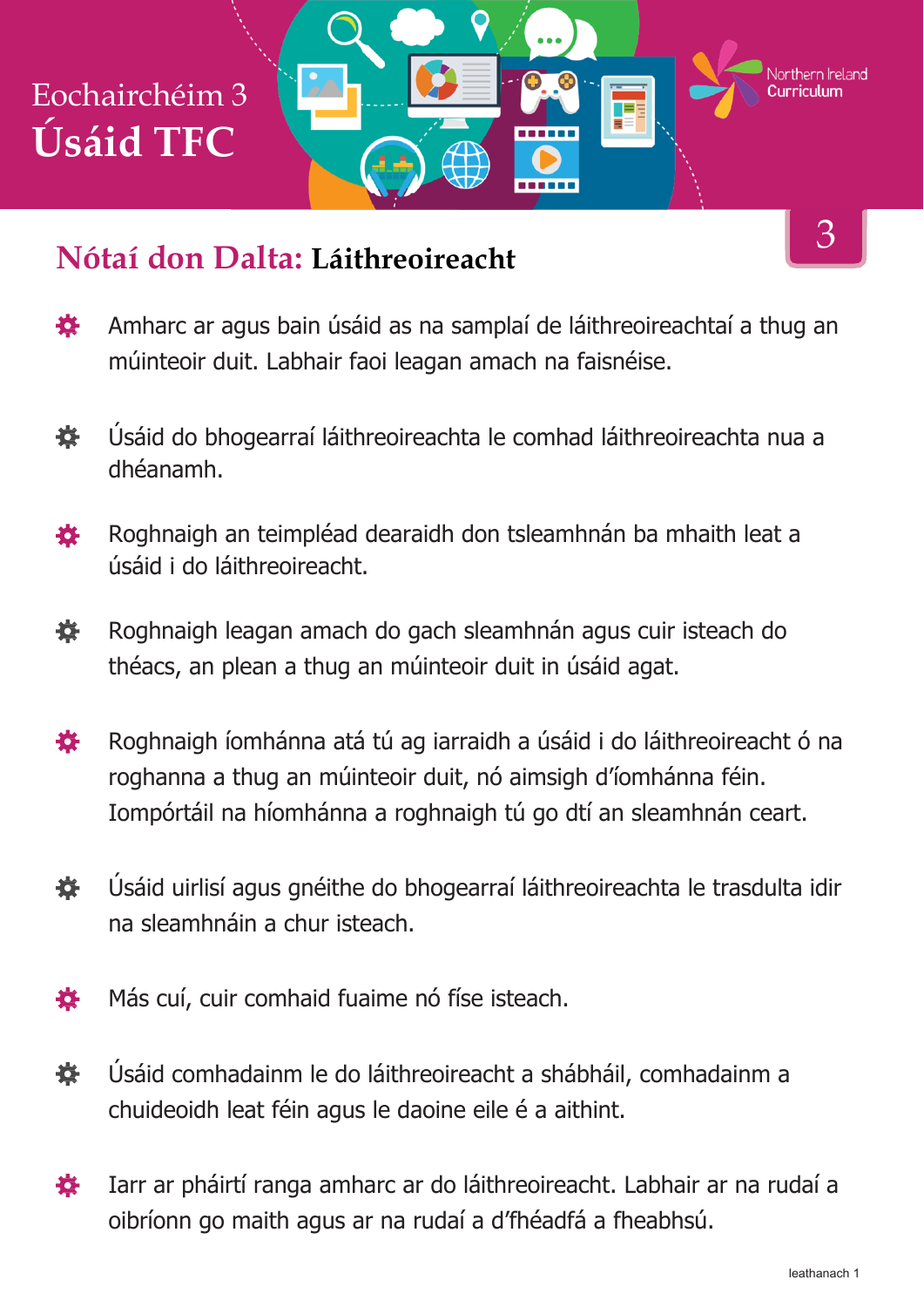#### **Nótaí don Dalta: Láithreoireacht**

- Amharc ar agus bain úsáid as na samplaí de láithreoireachtaí a thug an múinteoir 養 duit nó mol samplaí de do chuid féin. Labhairt faoin dóigh a leagtar an fhaisnéis amach.
- Cruthaigh plean don láithreoireacht agat. Ba cheart go n-áireofaí leis seo nótaí ar 養 téacs, trasdulta agus líon na sleamhnán atá de dhíth ort nó gnéithe eile ba mhaith leat a bheith inti. Agus pleanáil á déanamh, cuir an lucht féachana agus an cuspóir atá agat san áireamh.
- Úsáid do bhogearraí láithreoireachta le comhad láithreoireachta nua a dhéanamh. 養
- Roghnaigh an teimpléad dearaidh don tsleamhnán ba mhaith leat a úsáid i do 養 láithreoireacht.
- Úsáid do phlean mar threoir, roghnaigh leagan amach do gach sleamhnán agus 春 cuir isteach an téacs agus na híomhánna atá de dhíth ort. Agus seo á dhéanamh agat, cuir an lucht féachana agus an cuspóir atá agat san áireamh.
- 娄 Úsáid uirlisí agus gnéithe do bhogearraí láithreoireachta le trasdulta idir na sleamhnáin a chur isteach agus le cuma agus mothú do láithreoireachta a rialú sa dóigh go mbeidh dúil mhór ag an lucht féachana inti.
- Úsáid comhadainm le do láithreoireacht a shábháil, comhadainm a chuideoidh leat 養 féin agus le daoine eile é a aithint.
- Iarr ar pháirtí ranga amharc ar do láithreoireacht in éineacht leat. Labhair ar na rudaí 養 a oibríonn go maith agus ar na rudaí a d'fhéadfá a fheabhsú.

4

Northern Ireland

TE S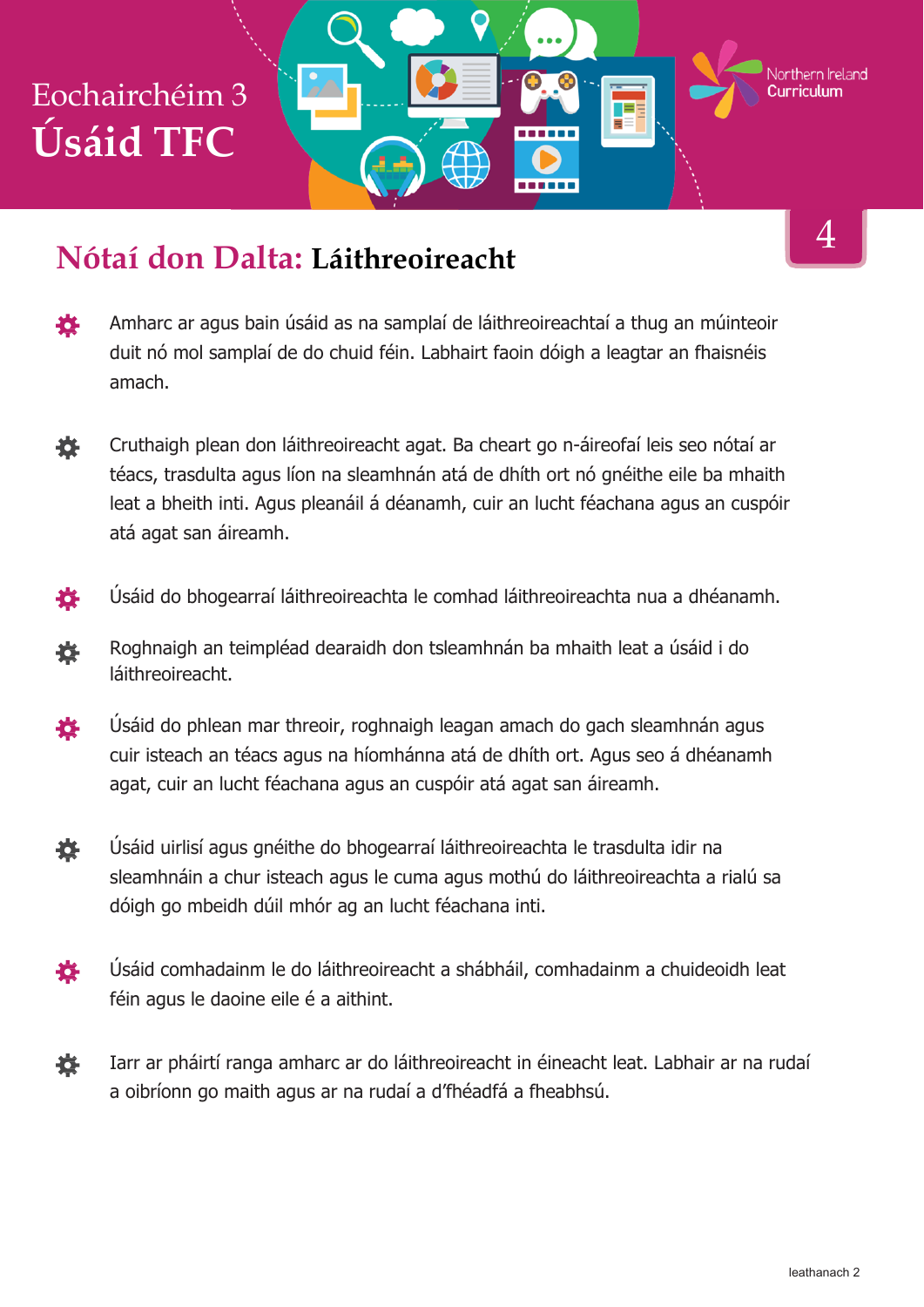

登 Faigh samplaí de láithreoireachtaí idirghníomhacha agus déan athbhreithniú orthu. Sainaithin na príomhthréithe a dhéanann éifeachtach iad. Déan nóta den taighde seo i do dhialann tionscadail.

------

- Déan plean don láithreoireacht idirghníomhach agat lena n-áirítear nótaí ar dhearaí sleamhnán, 茶 hipearnaisc, cnaipí nascleanúna, íomhánna, fuaim nó físeán a úsáidfaidh tú. Úsáid an teanga chuí a bhaineann le dearadh láithreoireachta le tacú le do chuid pleanála.
- Cruthaigh nó aimsigh an téacs atá de dhíth ort do do láithreoireacht agus cuir é le do phlean. 養
- 寮 Smaoinigh ar an lucht féachana agus ar an chuspóir i rith an ama le linn duit bheith ag pleanáil do láithreoireachta idirghníomhaí agus ag déanamh eagarthóireachta uirthi.
- Roghnaigh nó cruthaigh na comhaid íomhá, fuaime agus físe atá tú ag iarraidh a úsáid i do 養 láithreoireacht.
- 養 Cóipeáil an téacs a chruthaigh tú agus iompórtáil sócmhainní ar bith a roghnaigh tú go dtí na sleamhnáin chearta.
- Nuair atá an bunstruchtúr atá ag do láithreoireacht cruthaithe agat, bain triail as gnéithe agus as 養 uirlisí na mbogearraí dearadh láithreoireachta leis an éifeacht a chruthú atá tú a iarraidh.
- Déan athbhreithniú ar do láithreoireacht idirghníomhach le páirtí ranga. Seiceáil an bhfuil gach rud 養 mar a bhí beartaithe agat. Déan athruithe ar bith a chuirfidh feabhas ar an táirge deiridh agat.
- Úsáid comhadainm cuí le do láithreoireacht idirghníomhach a shábháil. 各
- Nuair atá an láithreoireacht foilsithe agat, déan tagairt siar don taighde i do dhialann tionscadail. 娄 Déan nóta de dhá phríomhghné ar a laghad a fhágann go bhfuil do láithreoireacht idirghníomhach éifeachtach don lucht féachana agus don chuspóir dá ndearnadh é.
- Smaoinigh ar na gnéithe agus ar na tréithe i do láithreoireacht a gcuirfeá feabhas uirthi dá 娄 mbeifeá á dearadh arís. Déan taifead de do chuid smaointe i do dhialann tionscadail.
- Glac gabháil scáileáin de do chomhad, oscail é sna bogearraí a d'úsáid tú lena chruthú (formáid 瓷 chomhad dúchais). Cuir sin ag deireadh do dhialainne tionscadail.

5

Northern Ireland